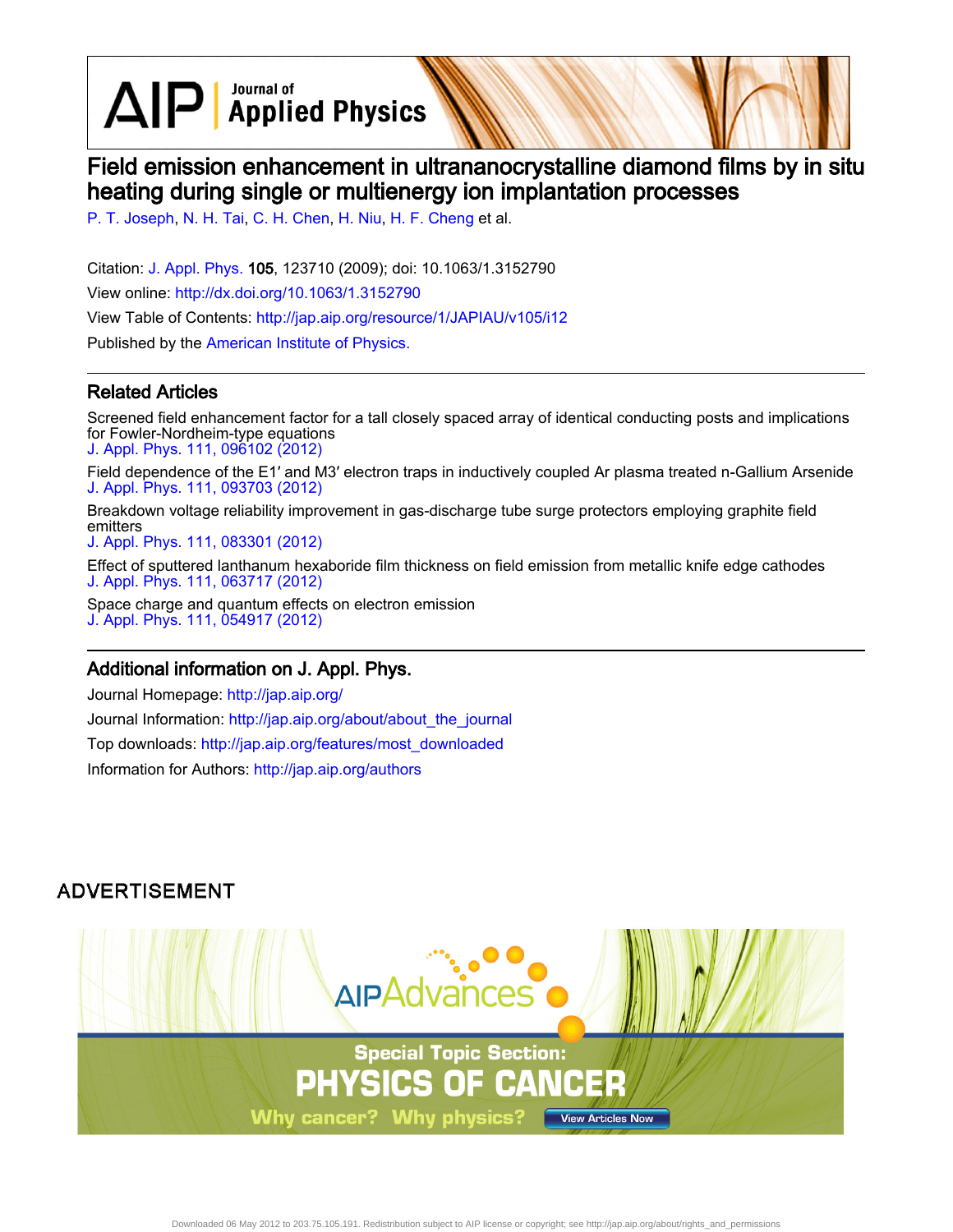### **[Field emission enhancement in ultrananocrystalline diamond films](http://dx.doi.org/10.1063/1.3152790) by** *in situ* **[heating during single or multienergy ion implantation processes](http://dx.doi.org/10.1063/1.3152790)**

P. T. Joseph,<sup>1</sup> N. H. Tai,<sup>1[,a](#page-1-0))</sup> C. H. Chen,<sup>2</sup> H. Niu,<sup>2</sup> H. F. Cheng,<sup>3</sup> U. A. Palnitkar,<sup>4</sup> and I. N. Lin<sup>4</sup>

1 *Department of Materials Science and Engineering, National Tsing-Hua University, Taiwan 300, Republic of China* 2 *Nuclear Science and Technology Development Center, National Tsing-Hua University, Taiwan 300,*

*Republic of China*

3 *Department of Physics, National Taiwan Normal University, Taiwan 116, Republic of China*

4 *Department of Physics, Tamkang University, Tamsui 251, Taiwan, Republic of China*

(Received 17 January 2009; accepted 16 May 2009; published online 23 June 2009)

The single or multienergy nitrogen (N) ion implantation (MENII) processes with a dose (4  $\times 10^{14}$  ions/cm<sup>2</sup>) just below the critical dose ( $1 \times 10^{15}$  ions/cm<sup>2</sup>) for the structural transformation of ultrananocrystalline diamond (UNCD) films were observed to significantly improve the electron field emission (EFE) properties. The single energy N ion implantation at 300 °C has shown better field emission properties with turn-on field  $(E_0)$  of 7.1 V/ $\mu$ m, as compared to room temperature implanted sample at similar conditions  $(E_0=8.0 \text{ V}/\mu\text{m})$  or the pristine UNCD film  $(E_0$  $= 13.9 \text{ V}/\mu\text{m}$ ). On the other hand, the MENII with a specific sequence of implantation pronouncedly showed different effect on altering the EFE properties for UNCD films, and the implantation at 300 °C further enhanced the EFE behavior. The best EFE characteristics achieved for the UNCD film treated with the implantation process are  $E_0 = 4.5 \text{ V}/\mu \text{m}$  and current density of  $(J_e)$ =2.0 mA/cm<sup>2</sup> (at 24.5 V/ $\mu$ m). The prime factors for improving the EFE properties are presumed to be the grain boundary incorporation and activation of the implanted N and the healing of induced defects, which are explained based on surface charge transfer doping mechanism. © *2009 American Institute of Physics*. DOI: [10.1063/1.3152790](http://dx.doi.org/10.1063/1.3152790)

#### **I. INTRODUCTION**

Diamond films electron field emission (EFE) properties, which are possibly due to the negative electron affinity, $1,2$  $1,2$ along with many other excellent properties, such as mechanical stability, chemical inertness, high thermal conductivity, etc., $1-5$  $1-5$  make an ideal candidate for cold cathode emission display applications. Moreover, ultrananocrystalline diamond (UNCD) films with grain size of 3–5 nm and  $sp<sup>2</sup>$  rich grain boundaries can show better EFE characteristics as compared to diamond films with micron-sized grains. $6$  The highly reproducible EFE properties and planar emitting surface of UNCD films could be advantageous over other field emitting materials, such as sharp tips that require complicated fabrication processes and carbon nanotubes that often face the problem of reproducing similar EFE characteristics. Therefore, UNCD films are fabulous and potential candidates for cold cathode field emitters and vacuum nanoelectronic devices. In addition, tuning the electronic properties with doping of particular species [such as boron (B), phosphorous (P), or nitrogen  $(N)$ <sup>[3](#page-6-4)[–5](#page-6-2)</sup> or engineering of nanostructures with the ion irradiation process opens up the possibility of this mate-rial for electronic applications.<sup>7–[10](#page-6-6)</sup>

The ion implantation (or irradiation) process has been a common technique to engineer the structure, incorporate dopant species into a specific depth, and thereby improve the diverse properties of different materials. It is known that irand deteriorate the materials. A thermal postimplantation annealing process is required to eliminate the defects and sometimes activate the dopants to have useful effects. Reports show the better annealing effects of low energy ionimplanted diamond with the irradiation of higher energy (MeV) ions than the conventional postimplantation annealing process.<sup>11</sup> The occurrence of severe damage during ion implantation onto carbon materials can be minimized by performing the ion implantation at or above 300  $\degree$ C, which can effectively anneal out irradiation-induced damages through dangling bond saturation.<sup>12</sup> The recent reports show that the ion implantation on nanostructures can have beneficial effects especially when integrated with heat treatment, and this method can be used to tailor the structure and properties of nanosystems with high precision.<sup>9</sup> Furthermore, ion implantation can be used to modify the mechanical, electronic, and even magnetic properties of carbon materials.<sup>7–[10](#page-6-6)</sup> In case of diamond films, the enhancement in field emission properties due to ion implantation introduced defects and the removal of defects as well as enhanced emission properties with the postimplantation annealing process have been reported.<sup>13</sup> Previously we have reported that the single energy N ion implantation (SENII) process combined with the postimplantation annealing process could improve the EFE properties of UNCD films.<sup>8</sup> However, large proportions of defects were also induced during the ion implantation process, which impedes the understanding on whether the presence of defects or the doping of N ions improved the EFE behavior.

radiation of energetic particles with solids can create defects

0021-8979/2009/105(12)/123710/7/\$25.00

<span id="page-1-0"></span>a)Electronic mail: nhtai@mse.nthu.edu.tw.

<span id="page-1-1"></span><sup>&</sup>lt;sup>b)</sup>Electronic mail: inanlin@mail.tku.edu.tw.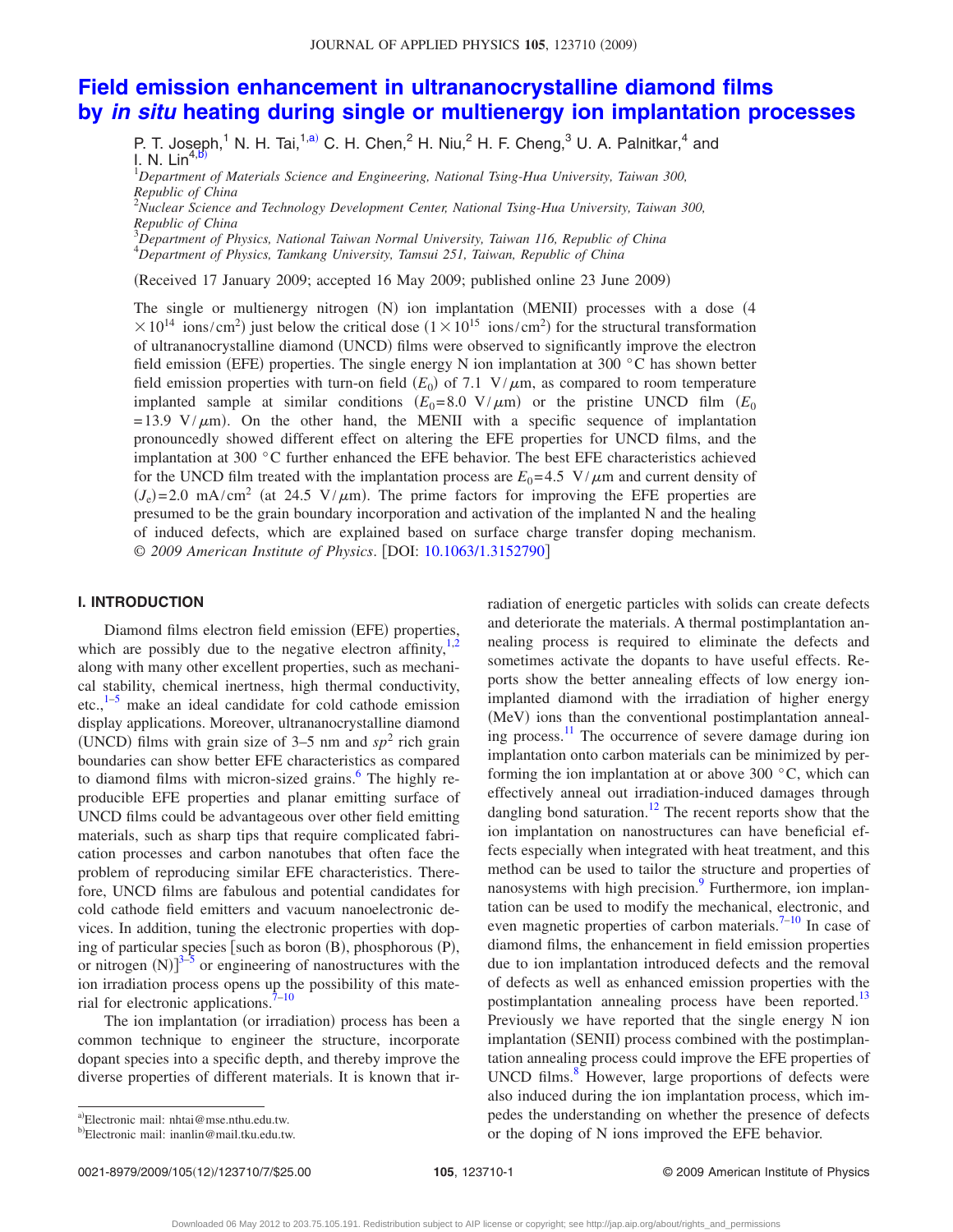In this study, we specially designed the SENII as well as separate multienergy N ion implantation (MENII) experiments for understanding the genuine factors that enhanced the EFE properties of UNCD films. The implantation processes on UNCD films were carried out with a dose just below the critical dose<sup>7-[9](#page-6-9)</sup> (10<sup>15</sup> ions/cm<sup>2</sup>) to incorporate maximum dopant species into the film by preventing the formation of irreversible structural damages in the films. We herein report that an *in situ* heating (at 300 °C) during the ion implantation process can further improve the EFE properties of UNCD films. Based on the x-ray photoelectron spectroscopy (XPS) C 1s binding energy peak shifts of different N-ion-implanted UNCD films, we show that defect formation during the implantation of single energy ions, their subsequent self-annealing with the implantation of higher energy ions (for MENII), and *in situ* healing of defects by the implantation at an elevated temperature result in a complex evolution of field emission properties. The improved emission properties of UNCD films are discussed based on the defect formation or healing, possible incorporation of N ions into the grain boundaries, activation of the incorporated N ions, and a transfer doping mechanism.

#### **II. EXPERIMENTAL METHODS**

UNCD films were grown on *n*-type silicon substrates in a microwave plasma enhanced chemical vapor deposition (IPLAS-Cyrannus) system. The substrates were preseeded by ultrasonication in a solution containing nanodiamond and titanium powders for 45 min. UNCD was grown in  $CH<sub>4</sub>(1%)/Ar$  plasma with gas flow rate of 100 (SCCM denotes standard cubic centimeter per minute at STP), microwave power of 1.2 kW, and at a pressure of 120 Torr for 3 h. No substrate heating was used prior to or during the growth of UNCD films. The bonding nature of UNCD film was examined using near edge x-ray absorption spectroscope (NEXAFS), and the microstructure of UNCD film was examined using transmission electron microscope TEM, JOEL-2100).

Nitrogen (N) ion implantations into UNCD films were carried out in HVEE500KV-implantor at room temperature and at 300 °C with a pressure below  $5\times10^{-6}$  Torr. The TRIM software $14$  was used to evaluate the trajectory of ions and to estimate the critical dose for transforming the  $sp<sup>3</sup>$ - to the  $sp^2$ -bonds.<sup>15</sup> For the SENII (100 keV) processes the ion dose was  $4 \times 10^{14}$  ions/cm<sup>2</sup>. For the MENII processes, four different ion energies  $(50, 100, 150,$  and  $200 \text{ keV})$  were chosen for implantation, which were carried out either from low energy to high-energy or in a reverse sequence. The ion dose for each energy was  $1 \times 10^{14}$  ions/cm<sup>2</sup> and resulted in a total dose of  $4 \times 10^{14}$  ions/cm<sup>2</sup>, which was controlled at a level lower than the critical dose<sup>7-9</sup>  $(1 \times 10^{15} \text{ ions/cm}^2)$  to avoid the induction of irreversible structural damage. The TRIM calculation indicates that the approximate penetration depth is 255 nm for 200 keV, 200 nm for 150 keV, 140 nm for 100 keV, and 75 nm for 50 keV ions. For simplicity, single energy ion-implanted sample was designated as  $S_{100}$ , and the multienergy ion-implanted samples were designated according to the initial energy of implanted ions, such as  $M<sub>200</sub>$  for samples first ion-implanted with high-energy (200 keV) and  $M_{50}$  for samples first ion implanted with low energy (50 keV) ions. It has to be noted that our previous studies showed that the thermal annealing effect on ionimplanted UNCD was beneficial to improve the field emission properties.<sup>8</sup> This behavior is much different from the thermal annealing effect on ion-irradiated diamond films, where the enhanced EFE properties were eliminated after the annealing process. $12$  In conjunction with that observation, the same set of room temperature N ion implantation experiments was carried out at elevated temperature. The  $S_{100}$ ,  $M_{200}$ , and  $M_{50}$  N ion implantation processes were performed at 300 °C to investigate the *in situ* annealing effects during the implantation processes on the EFE properties of UNCD films, and the samples were designated as  $S'_{100}$ ,  $M'_{200}$ , and  $M'_{50}$ , respectively.

The UNCD films before and after ion implantation were characterized using Raman spectroscopy, secondary ion mass spectroscopy (SIMS; Cameca, IMS-4f), and XPS (PHI, 1600). The direct observation of secondary ions of N using SIMS is difficult due to the interference of hydrocarbon masses for positive N and lack of stable negative  $N$ , <sup>16</sup> the CN depth profile of 26.003 amu (negative polarity mode) was used to monitor the presence of nitrogen in UNCD films. Only the analysis of C 1*s* peak is reported since no significant N 1*s* peak was observed during the XPS studies. Field emission characteristics of the films were measured with Keithley  $237$  electrometer.<sup>17</sup> For the EFE measurement, a molybdenum (Mo) tip with a diameter of 2 mm was used as anode. The distance between anode and cathode was measured with a digital micrometer, which also was ensured with an optical microscope. The turn-on field is designated as the electric field required for a current density of 0.1  $\mu$ A/cm<sup>2</sup>.

#### **III. RESULTS AND DISCUSSION**

Raman spectrum of UNCD film  $[Fig. 1(a)]$  $[Fig. 1(a)]$  $[Fig. 1(a)]$  shows typical nanodiamond characteristics, such as *D*-band (~1330 cm<sup>-1</sup>), *G*-band (~1540 cm<sup>-1</sup>), and *G*'-band (~1590 cm<sup>-1</sup>), originating from defect, graphitic structure, and nanographitic structure, respectively, in the film. The  $v_1$ -band (~1140 cm<sup>-1</sup>) and  $v_3$ -band (~1460 cm<sup>-1</sup>) represent transpolyacetylene along the grain boundaries.<sup>18</sup> XPS spectrum of pristine UNCD [inset of Fig.  $1(a)$  $1(a)$ ] reveals the C 1*s* peak at 285.4 eV, which is near the typical C–C binding energy for diamond, $\frac{19}{19}$  indicating no considerable surface charging or oxidation on these films. Typical NEXAFS spectrum shown in Fig.  $1(b)$  $1(b)$  indicates the presence of sharp rise at 289.7 eV ( $\sigma^*$ -band), inferring the *sp*<sup>3</sup>-bonded nature of UNCD films, $^{20}$  and TEM image [inset of Fig. 1([b](#page-3-0))] shows that the grains are typically around 5 nm.

To investigate specifically, the incorporation of N into the UNCD films, the penetration depth of different energies of N ions, and the SIMS CN− depth profile of pristine UNCD as well as separately prepared 100 and 200 keV N-ionimplanted UNCD films were measured, and the results are shown in Figs.  $2(a)-2(c)$  $2(a)-2(c)$ . It can be seen from Figs.  $2(b)$  and  $2(c)$  $2(c)$  that the implantation of single energy ions could create a specific N-implanted region in the depth profile. The TRIM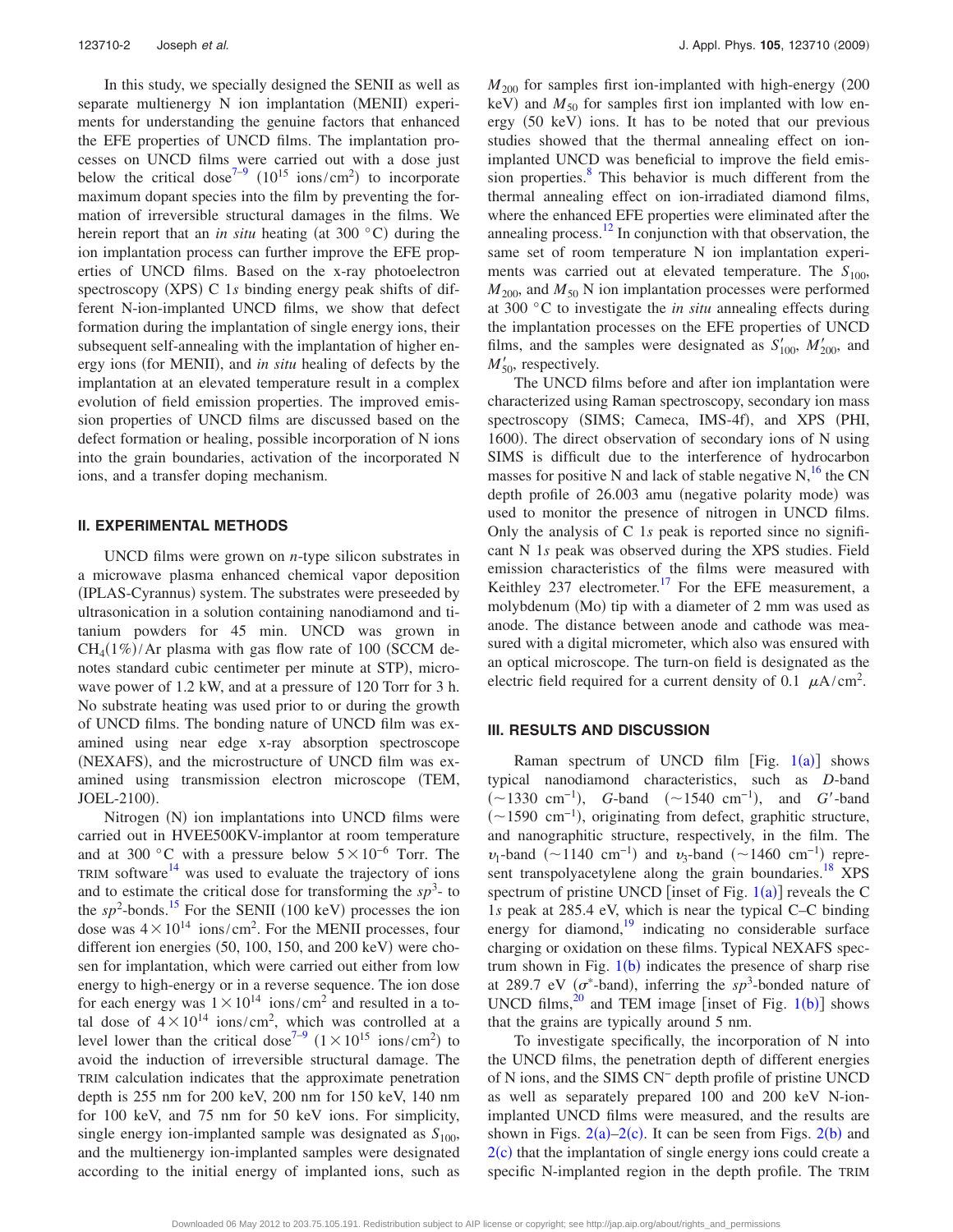<span id="page-3-0"></span>

FIG. 1. (Color online) (a) Typical Raman spectrum of UNCD film with XPS spectrum shown as inset and (b) typical NEXAFS spectrum of UNCD film with the HRTEM image shown as inset.

studies for the 100 and 200 keV ion implantation onto UNCD films also show that the ions with different energies can reach different penetration depths (figures not shown). Therefore, it is imperative to design an experiment to implant the N ions throughout the films by implanting the ions with different energies, which is expected to improve the uniformity of N in the film.

Figures [3](#page-3-2) and [4](#page-4-0) show the field emission property of  $UNCD$  films before and after the N ion implantation (SENII) or MENII) processes carried out at room temperature and at 300 °C, respectively. The EFE properties including turn-on field  $(E_0)$  and current density  $(J_e)$  were extracted and are listed in Table [I.](#page-4-1) The electron emission of the pristine UNCD film can be turned on at  $(E_0)_{\text{UNCD}} = 13.9 \text{ V}/\mu\text{m}$ , achieving an EFE current density of  $(J_e)_{\text{UNCD}} = 0.26 \text{ mA/cm}^2$  at an applied field of 42.5  $V/\mu$ m. The effect of room temperature N ion implantation (SENII or MENII) processes on the field emission properties of UNCD films (Fig. [3](#page-3-2)) will be discussed first. The turn-on field  $E_0$  of pristine UNCD film is reduced to about 8.0  $\frac{V}{\mu m}$  after the SENII process (for *S*<sub>100</sub> film) and reached the EFE current density of  $(J_e)_{S_{100}}$ =0.7 mA/cm<sup>2</sup> at the applied field of 42.5 V/ $\mu$ m.

For MENII processes, the sequence of ion implantation imposes marked effect on the EFE properties of UNCD films. The ion implantation started with high-energy N ions only moderately improved the EFE properties, viz., turn-on field decreased to  $(E_0)_{M_{200}} = 9.0 \text{ V}/\mu \text{m}$  and emission current

<span id="page-3-1"></span>

FIG. 2. (Color online) SIMS CN-depth profile of UNCD films before and after the N ion implantation at room temperature. (a) Pristine UNCD film, (b) 100 keV N-ion-implanted UNCD film, and (c) 200 keV N-ion-implanted UNCD film. The arrows in (b) and (c) show the region where implanted N ions are accumulated. It is presumably where the ions reach their end of trajectories. The depth of the implanted region increased with the energy of implanted ions.

density at  $V_a = 42.5 \text{ V}/\mu \text{m}$  applied field increased to  $(J_e)_{M_{200}} = 0.5 \text{ mA/cm}^2$ . Additionally, the emission current density fluctuates, indicating that the surface of  $M_{200}$  film is not very stable for field emission. In contrast, ion implantation started with low energy N ions  $(M_{50})$  not only significantly enhanced the EFE characteristics but also rendered the EFE behavior very stable, i.e., the emission current density

<span id="page-3-2"></span>

FIG. 3. (Color online) Field emission data of UNCD films before and after the SENII and MENII processes carried out at room temperature.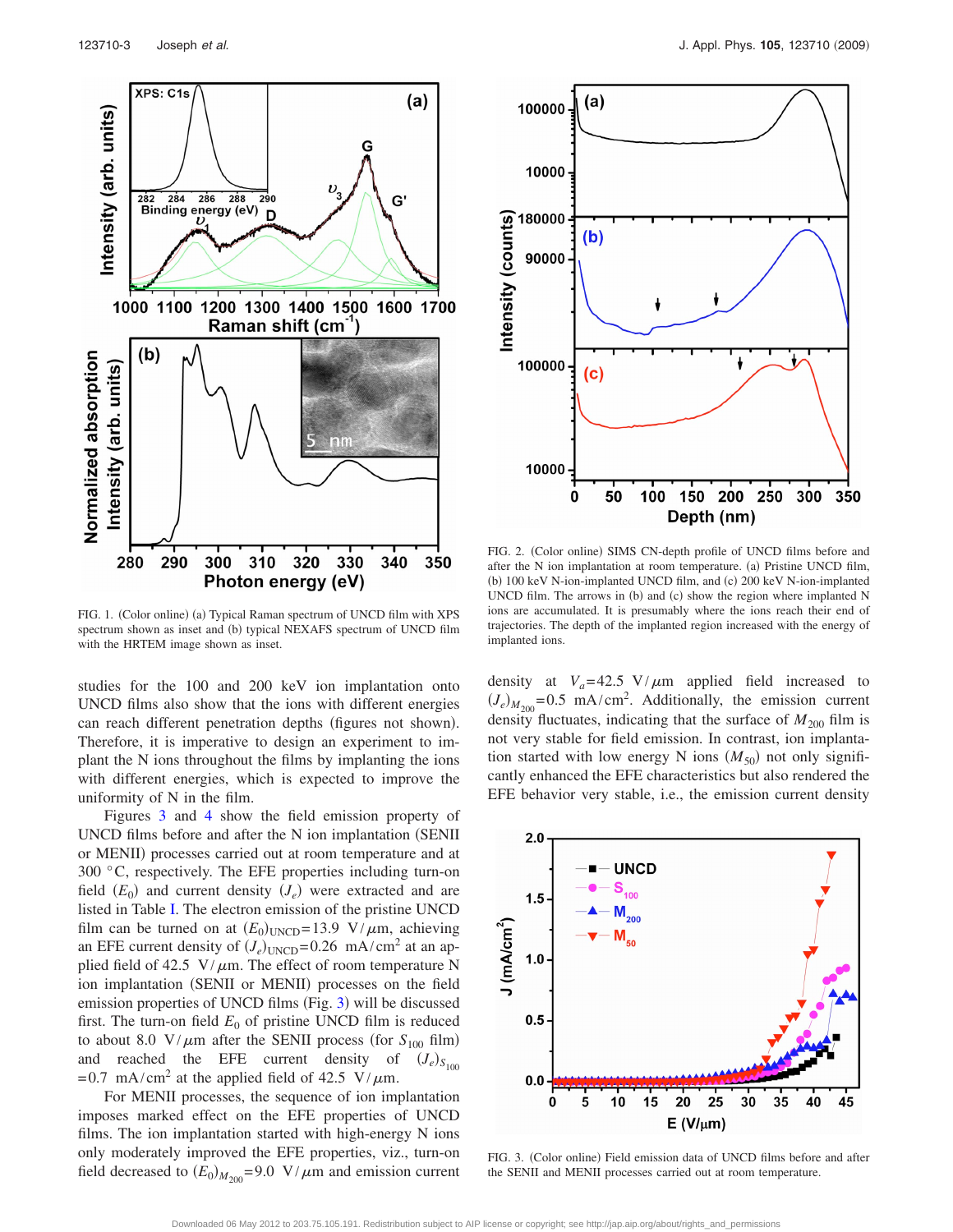<span id="page-4-0"></span>

FIG. 4. (Color online) Field emission data of UNCD films before and after the SENII and MENII processes carried out at 300 °C.

increased with the applied fields smoothly. The turn-on field decreased further to  $(E_0)_{M_{50}} = 7.3 \text{ V}/\mu\text{m}$ , and the EFE current density increased dramatically to  $(J_e)_{M_{50}} = 2.0 \text{ mA/cm}^2$ at the applied field of 42.5  $V/\mu$ m. The superior EFE properties for the  $M_{50}$  film to those for the  $M_{200}$  film is possibly due to the thermal annealing effect resulting from the interaction of subsequently implanted energetic N ions with the lattices. $\frac{11}{11}$  However, it should be noted that the emission mechanism is not well understood yet. The possible emission mechanism for ion-implanted samples is due to the formation of multiple conduction paths with more than one energy level owing to grain boundary *sp*<sup>2</sup> phase, incorporated nitrogen, and defects, $2<sup>1</sup>$  which are enhancing the EFE properties.

To understand how the N ion implantation processes affect the EFE properties of UNCD films, the structure and surface properties of the ion-implanted films were examined using Raman spectroscopy and XPS, respectively. Raman spectra of the films are essentially not altered due to the different ion implantation processes (figures not shown), which confirm that the dose used in these experiments is below the critical dose of  $10^{15}$  ions/cm<sup>2</sup> and could not generate irreversible structural damage on UNCD films. Alternately, the normalized XPS spectra in Fig. [5](#page-4-2) show that the room temperature SENII or MENII processes markedly modify the surface characteristics of UNCD films. For comparison, the XPS C 1*s* spectrum of pristine UNCD is also included as dotted line, which is shown in the figures. As

<span id="page-4-2"></span>

FIG. 5. (Color online) XPS C 1s peak shift of UNCD films after the SENII and MENII processes carried out at room temperature. The dotted line is the C 1*s* peak of pristine UNCD film.

listed in Table [I,](#page-4-1) the C 1s peak shifts to 285.9 eV for the  $S_{100}$ film  $[(\Delta f)_{S_{100}}=0.5 \text{ eV}]$ , 286.4 eV for the  $M_{200}$  film  $f(\Delta f)_{M_{200}} = 1.0$  eV], and 286.0 eV for the  $M_{50}$  film  $f(\Delta f)_{M_{50}}$  $= 0.6$  eV], where  $(\Delta f)$  is the blueshift of C 1*s* peak with respect to that of the pristine UNCD film. These results imply that the proportion of charge trapping centers, which are presumably the atomic defects, increased due to energetic ions bombardment. Furthermore, the implantation of N ions into UNCD film can cause the removal of H from the film, $\frac{8}{3}$ exposing the dangling bonds, which also possibly contribute for the C 1*s* blueshift.<sup>22,[23](#page-7-6)</sup> Higher C 1*s* blueshift for  $M_{200}$ film suggests that it contains more abundant atomic defects or defect complexes as compared with the  $S_{100}$  and the  $M_{50}$ films. The defects induced variation in full width at half maximum (FWHM) of C 1s spectra<sup>12</sup> is also evident from the figures, which further support the above arguments.

While the primary interaction of implanted ions with the

<span id="page-4-1"></span>TABLE I. The details of ion energies used in the SENII or MENII experiment and the properties of UNCD films before and after the implantation processes.

|                                                      | UNCD (pristine) | N-ion-implanted at 25 $^{\circ}$ C |                         |                   | N-ion-implanted at 300 $^{\circ}$ C |             |               |
|------------------------------------------------------|-----------------|------------------------------------|-------------------------|-------------------|-------------------------------------|-------------|---------------|
|                                                      |                 | $S_{100}$                          | $M_{200}$               | $M_{50}$          | $S'_{100}$                          | $M'_{200}$  | $M'_{50}$     |
| $E_0$ (V/ $\mu$ m) <sup>a</sup>                      | 13.9            | 8.0                                | 9.0                     | 7.3               | 7.1                                 | 6.9         | 4.5           |
| $J_e$ (mA/cm <sup>2</sup> @ V/ $\mu$ m) <sup>b</sup> | $0.26 \& 42.5$  | $0.7 \circledcirc 42.5$            | $0.5 \circledcirc 42.5$ | $2.0 \omega 42.5$ | $2.0 \& 26$                         | $2.0 \& 27$ | $2.0 \& 24.5$ |
| C 1s $(eV)^c$                                        | 285.4           | 285.9                              | 286.4                   | 286.0             | 285.7                               | 285.5       | 285.5         |

<sup>a</sup>Turn-on field for electron emission.

<sup>b</sup>Current density at specific applied field  $(V_a)$ .

XPS C–C binding energy peak position.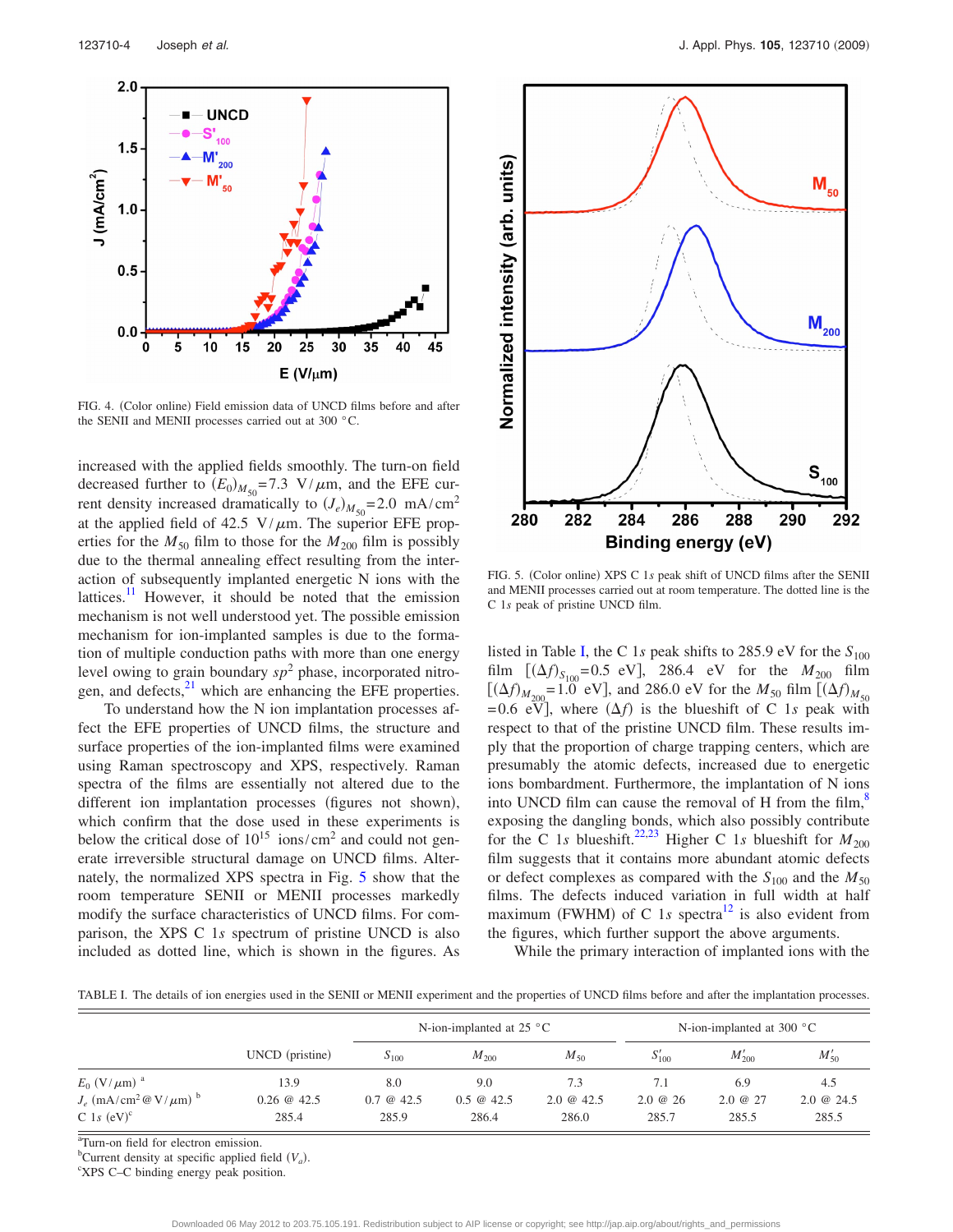lattice is to induce atomic defects, they could also heal of the atomic defects existing in their path due to the thermal an-nealing effect.<sup>9,[11](#page-6-7)</sup> For  $M_{200}$  sample, penetration depth of N ions decreases from 255 nm for 200 keV ions to 75 nm for 50 keV ions such that atomic defects induced by 200 keV ions could not be annealed out by the subsequently irradiated 150 keV ions, etc. The defects induced in each step are thus accumulated and possibly create defect complexes or even form clusters of dopant species. On the contrary, for  $M_{50}$ sample, the penetration depth of ions increases with increasing ion energies, i.e., 75, 140, 200, and 255 nm for 50, 100, 150, and 200 keV ions, respectively. The defects induced by the first three steps  $(50, 100,$  and  $150 \text{ keV} \text{ N}$  ions) can possibly be healed by the subsequently implanted ions in the last step (200 keV N ions). Only the atomic defects induced by 200 keV N ions remain in the depth around 255 nm beneath the surface. The proportions of atomic defects, defect complexes, clusters of carbon, or dopant species that remain in  $M_{200}$  films are therefore higher than that residing in the  $M_{50}$ films, and the removal of H from the near surface is possibly contributing for the higher blueshift of the C 1s peak (Fig.  $3).^{8,22,23}$  $3).^{8,22,23}$  $3).^{8,22,23}$  $3).^{8,22,23}$  $3).^{8,22,23}$  $3).^{8,22,23}$ 

Although such a defect model correlates very well with C 1*s* blueshift phenomenon, it cannot be accounted for the phenomenon that the  $M_{50}$  film possesses superior EFE properties than the  $M_{200}$  film, as the defects are fewer in this film. Apparently, the modified EFE properties for the UNCD films are not because of the proportion of induced defects. The N ions residing in UNCD film must also be contributed to the process for enhancing the EFE properties. It should be noted that most of the implanted N ions remain in the UNCD film due to the low kinetic energy, which is also proved from the SIMS results [Figs.  $2(b)$  $2(b)$  and  $2(c)$ ]. The N ions, in principle, stay in the same region where the atomic defects reside, as the implanted ions causing displacement of lattice atoms are mostly at the end of their trajectories. Therefore, the MENII processes distribute the N ions more uniformly over the films than the case where only single energy ions were implanted. The N ions gather in regions nearly 75 nm from the film surface for 50 keV N ions and 150 nm for 100 keV, 225 nm for 150 keV, and 300 nm for 200 keV. The distribution of N ions is considered similar, which is regardless of the sequence of ion implantation processes. The superior EFE properties of  $M_{50}$  film imply that the low energy N ions implanted in this film are activated by the self-annealing with the subsequent implantation of higher energy N ions and thus more efficiently converted the films into semiconducting.

Previous reports<sup>24[,25](#page-7-8)</sup> indicated that the N ions incorporated into UNCD films via the growth process lead to the accumulation of N into the grain boundary regions and then create *n*-type conductivity. Here, we suspect that the grain boundary incorporation of N ions converts the N-ionimplanted UNCD films into semiconducting films via the charge transfer process.<sup>26[,27](#page-7-10)</sup> For the  $M_{200}$  films, the N ions coexist with the atomic defects and convert less efficiently in the "transfer doping" of UNCD grains. In contrast, for the  $M_{50}$  film, the defects are self-annealed or healed by the subsequently implanted N ions, also activate more N ions reside at the grain boundaries, and efficiently convert UNCD grains via the transfer doping process.

The aforementioned results indicate that the MENII process with the implantation of higher energy ions after low energy ions considerably improved the EFE properties of UNCD films. The prime factor is the uniform distribution of N ions into the grain boundaries of UNCD and their activation by the self-annealing process. These processes further can be tuned to improve uniformity of the ion distribution and thereby enhance the EFE properties of UNCD. For this purpose, the ion implantation was carried out at an elevated temperature. It is expected that the ion bombardment induced defects possibly healed *in situ*, and diffusivity of N ions into the grain boundaries can be enhanced such that the uniformity in the distribution of N ions in UNCD can be improved.

In comparison with the SENII or MENII processes carried out at room temperature, the ion-implanted UNCD films at 300 °C have shown tremendously enhanced EFE proper-ties (Fig. [4](#page-4-0)). The field emission data of pristine UNCD film also are plotted in the figure to clearly show the effect of these novel implantation processes. The detailed properties are summarized in Table [I.](#page-4-1) The UNCD film after SENII process at 300 °C showed a turn-on field of  $(E_0)_{S'_{100}}$  $= 7.1$  V/ $\mu$ m and achieved a EFE current density of around 2.0 mA/cm<sup>2</sup> at an applied field of 26 V/ $\mu$ m. The MENII process carried out at 300 °C with high-energy ionimplanted first (dose for each energy of  $\sim$ 1)  $\times 10^{14}$  ions/cm<sup>2</sup>) slightly reduced the turn-on field to  $(E_0)_{M'_{200}} = 6.9 \text{ V}/\mu\text{m}$ , and the EFE current density reached around 2.0 mA/cm<sup>2</sup> at an applied field of 27 V/ $\mu$ m. Interestingly, for the MENII process that started with 50 keV ions and followed by 100, 150, and 200 keV ions (dose for each energy of  $\sim 1 \times 10^{14}$  ions/cm<sup>2</sup>),  $M'_{50}$  lowered markedly the turn-on field to  $(E_0)_{M'_{50}} = 4.5$  V/ $\mu$ m and achieved a current density of  $2.0 \text{ mA/cm}^2$  at a low applied field of 24.5  $V/\mu$ m. It should be noted that the current density is only around  $(J_e)_{M_{50}}$  ~ 0.05 mA/cm<sup>2</sup> at this applied field for the samples implanted at room temperature.

Similar to the previous set, the Raman investigation shows no significant variation in the structure after ion implantation at 300  $\degree$ C (figures not shown). The XPS spectra of ion-implanted samples processed at 300 °C are shown in Fig. [6.](#page-6-15) It is interesting to observe that the blueshift of the C 1*s* peak are considerably lowered for ion-implanted samples at 300 °C as compared to room temperature implanted samples. However, a slight blueshift for C 1*s* peak is observed for  $S'_{100}$  film  $[(\Delta f)_{S'_{100}} = 0.2$  eV], which suggests that there still exist some defect centers that probably occurred due to the unavoidable removal of H from the film during the implantation process. The UNCD films after the MENII processes with *in situ* heating show almost no blueshift for their C 1*s* peak [both  $(\Delta f)_{M'_{200}}$  and  $(\Delta f)_{M'_{50}}$  are equal to 0.1 eV], inferring that atomic defects induced by ion irradiation are effectively healed. The insignificant C 1*s* peak blueshift for the  $M'_{200}$  and  $M'_{50}$  films is perhaps due to the saturation of dangling bonds $13$  that eliminated the defects, thus diminished the surface charging effects, and effectively incorporated the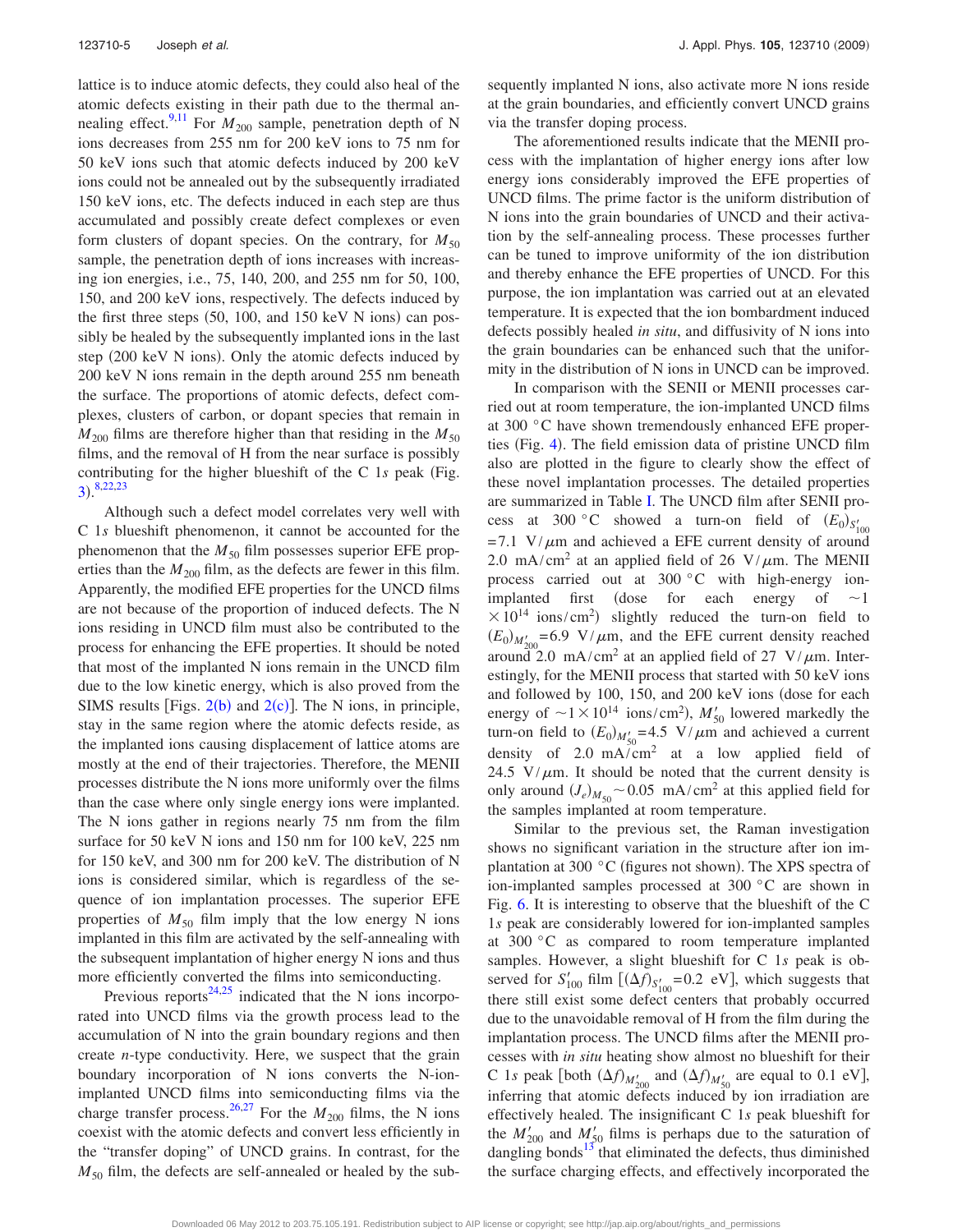<span id="page-6-15"></span>

FIG. 6. (Color online) XPS C 1s peak shift of UNCD films after the SENII and MENII processes carried out at 300 °C. The dotted line is the C 1*s* peak of pristine UNCD film.

N ions into grain boundaries. The *in situ* elimination of defects due to the implantation process at 300 °C is further supported by the insignificant variation in the FWHM of C 1*s* spectra.<sup>1</sup>

In addition to the *in situ* elimination of point defects, the major effects of *in situ* heating during the ion implantation process are the uniform incorporation of N ions into UNCD films, presumably along the grain boundaries, and the activation of them. For  $M'_{50}$  film, in addition to the *in situ* annealing effect, the self-annealing due to the implantation of high-energy ions provides a "double-annealing" effect.<sup>9,[11](#page-6-7)</sup> This double-annealing effect perhaps helps to incorporate maximum N ions into the UNCD grain boundaries and activate them to provide beneficial effect for enhancing the field emission properties. The observations suggest that the enhancement in EFE properties due to double-annealing effect of N-ion-implanted UNCD is not the conversion of  $sp^3$ -bonded carbons into  $sp^2$ -bonded ones. The plausible mechanism is that the N ions residing at grain boundary can efficiently convert the UNCD grains into semiconducting via the transfer doping process,  $^{26,27}$  $^{26,27}$  $^{26,27}$  enhancing the EFE behavior.

Since the dose chosen in this study was very high, therefore for the room temperature ion implantations, the formation of defects was expected. The formed defects or defect complexes contributed significantly to the blueshift of C 1*s* peak. Furthermore, the annealing effect of high-energy ions after the low energy ion implantation was also beneficial to heal the defects and activate the implanted N ions to some extent, which are expected to contribute for the enhanced EFE properties. This suggests that effective doping of implanted species can be achieved while doing the implantation at an elevated temperature above 300 °C and thus improve the field emission properties as compared to room temperature implanted ones. The primary factors that promote the emission properties are uniform implantation of N ions into the grain boundaries of UNCD film and successful activation with the double-annealing effect. In other words, the multienergy N ions implantation with higher energy ion implantation after the implantation of low energy ions effectively improves the EFE properties of UNCD via the enhancement in transfer doping process.

#### **IV. CONCLUSIONS**

Enhancement in the field emission properties of UNCD films with the SENII or MENII processes is reported. The structure of UNCD was kept intact after the implantation of N ions with the total dose of  $4 \times 10^{14}$  ions/cm<sup>2</sup>. The multienergy ion-implanted UNCD film with implanting higher energy ions after the implantation of low energy ions at an elevated temperature of 300 °C has shown better field emission properties as compared to room temperature implanted films. The  $M'_{50}$  film (MENII process at 300 °C) has shown the best field emission properties  $(E_0=4.5 \text{ V}/\mu\text{m})$  as compared to other samples, which is probably due to the uniform incorporation of N ions into the grain boundaries of UNCD film, the successful activation of grain boundary N ions by the double-annealing effect, and the enhanced surface charge transfer doping mechanism.

#### **ACKNOWLEDGMENTS**

The authors would like to thank the National Science Council, Republic of China, for the support of this research through the Project No. NSC 96-2112-M032-011-MY3.

- <span id="page-6-0"></span>1 E. Wilks and J. Wilks, *Properties and Applications of Diamond*  $B$ <sup>2</sup>D Beighert *C* Determann, Oxford, 1991).
- <span id="page-6-1"></span><sup>2</sup>P. Reichart, G. Datzmann, A. Hauptner, R. Hertenberger, C. Wild, and G. **Dollinger, [Science](http://dx.doi.org/10.1126/science.1102910) 306, 1537 (2004).**<br><sup>3</sup>K Okano S Koizumi, S B B Silve
- <span id="page-6-4"></span><sup>3</sup>K. Okano, S. Koizumi, S. R. P. Silva, and G. A. J. Amaratunga, [Nature](http://dx.doi.org/10.1038/381140a0)  $(London)$  $(London)$  $(London)$  **381**, 140 (1996).
- <sup>4</sup>G. A. J. Amaratunga and S. R. P. Silva, [Appl. Phys. Lett.](http://dx.doi.org/10.1063/1.116173) **68**, 2529 (1996).
- <span id="page-6-2"></span>S. Koizumi, K. Watanabe, M. Hasegawa, and H. Kanda, [Science](http://dx.doi.org/10.1126/science.1060258) **292**,  $^{1899}$  (2001).
- <span id="page-6-3"></span><sup>6</sup>W. Zhu, G. P. Kochanski, and S. Jin, [Science](http://dx.doi.org/10.1126/science.282.5393.1471) 282, 1471 (1998).<br><sup>7</sup>S. Telepatra, J. *Y. Chang, N. Chakranani, S. Trasphares*, A. Geo.
- <span id="page-6-5"></span><sup>7</sup>S. Talapatra, J. Y. Cheng, N. Chakrapani, S. Trasobares, A. Cao, R. Vajtai,
- <span id="page-6-11"></span>M. B. Huang, and P. M. Ajayan, [Nanotechnology](http://dx.doi.org/10.1088/0957-4484/17/1/052) 17, 305 (2006). <sup>8</sup>P. T. Joseph, N. H. Tai, Y. C. Lee, H. Niu, W. F. Pong, and I. N. Lin, [J.](http://dx.doi.org/10.1063/1.2885348)
- <span id="page-6-9"></span>[Appl. Phys.](http://dx.doi.org/10.1063/1.2885348)  $103$ , 043720 (2008). <sup>9</sup>A. V. Krasheninnikov and F. Banhart, [Nature Mater.](http://dx.doi.org/10.1038/nmat1996) 6, 723 (2007).
- <span id="page-6-6"></span><sup>10</sup>S. Talapatra, P. G. Ganesan, T. Kim, R. Vajtai, M. Huang, M. Shima, G. Ramanath, D. Srivastava, S. C. Deevi, and P. M. Ajayan, [Phys. Rev. Lett.](http://dx.doi.org/10.1103/PhysRevLett.95.097201) 95, 097201 (2005).
- <span id="page-6-7"></span><sup>11</sup>J. Nakata, *[Phys. Rev. B](http://dx.doi.org/10.1103/PhysRevB.60.2747)* 60, 2747 (1999).
- <span id="page-6-8"></span><sup>12</sup>A. V. Krasheninnikov, K. Nordlund, and J. Keinonen, *[Phys. Rev. B](http://dx.doi.org/10.1103/PhysRevB.65.165423)* 65, 165423 (2002).
- <span id="page-6-10"></span><sup>13</sup>W. Zhu, G. P. Kochanski, S. Jin, L. Seibles, D. C. Jacobson, M. McCor-mack, and A. E. White, [Appl. Phys. Lett.](http://dx.doi.org/10.1063/1.114993) **67**, 1157 (1995).
- <span id="page-6-12"></span>. 14J. F. Zielger, J. P. Biersack, and U. Littmark, *The Stopping and Range of* Ions in Solids (Pergamon, New York, 1985).
- <span id="page-6-13"></span><sup>15</sup>K. C. Walter, H. H. Kung, and C. J. Maggiore, [Appl. Phys. Lett.](http://dx.doi.org/10.1063/1.119883) **71**, 1320  $(1997)$ .
- <span id="page-6-14"></span><sup>16</sup>D. Zhou, A. R. Krauss, L. C. Qin, T. G. McCauley, D. M. Gruen, T. D.